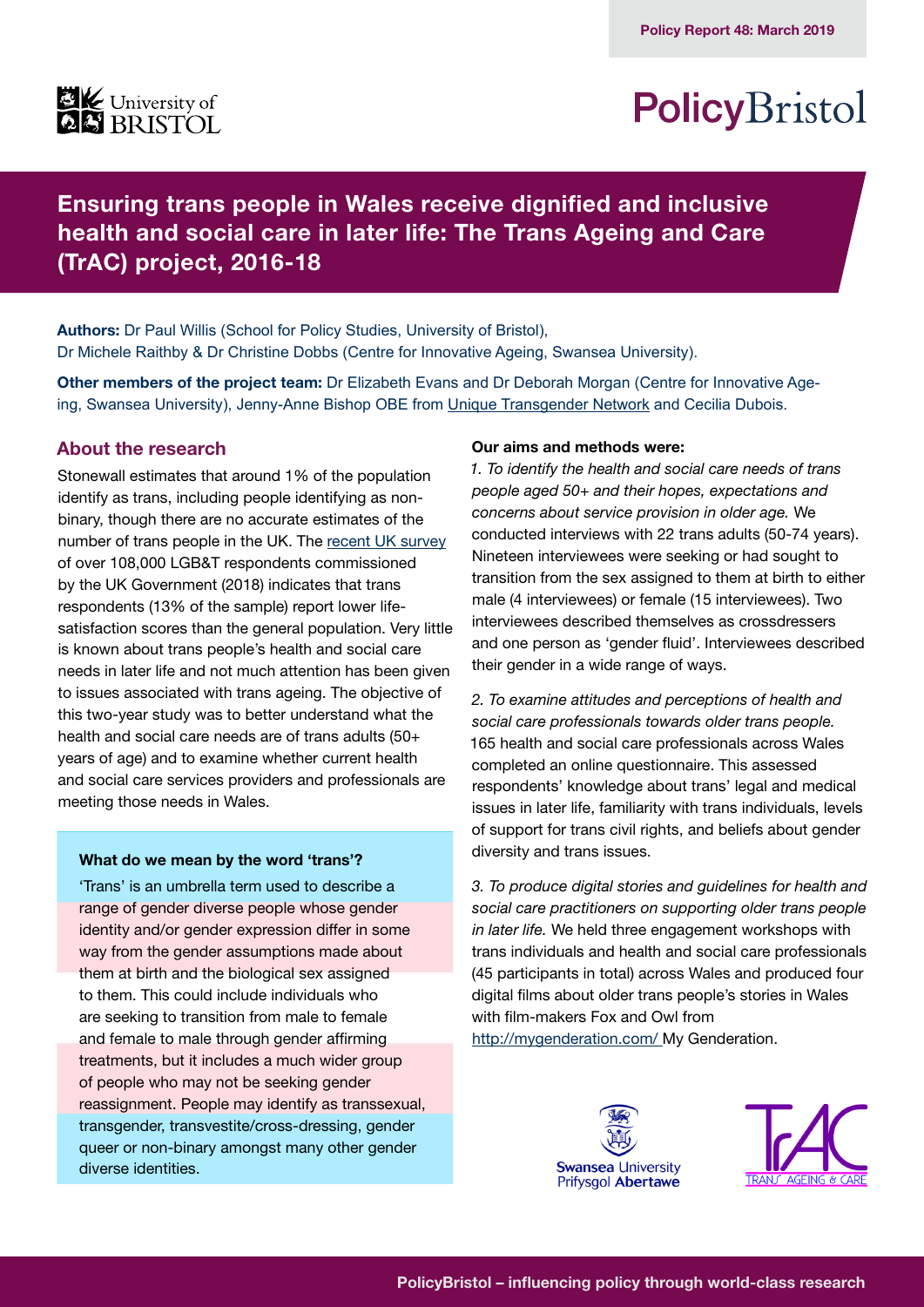## **Key findings**

## **Practitioners' knowledge and awareness of trans issues**

- People responding to the questionnaire were mostly white and female from a wide range of professional roles including GPs, clinicians, mental health staff, social workers, and people in healthcare management and administration. Findings indicate respondents are trans-aware and familiar with trans issues (with the media being the most popular source) and are generally supportive of trans civil rights. There were identified gaps in respondents' knowledge about trans issues in later life (medical and legal knowledge) and a call for more education and training.
- GPs provide a crucial entry point to gender affirming treatments and pathways. Trans interviewees reported very mixed experiences of GPs; in the main GPs were inconsistent allies. Some patients had received highly positive responses to their requests for support with accessing treatments and pathways. Others had received transphobic responses (for example, being told they had to pay for hormone prescriptions because their GP did not agree). The most common theme was GP's lack of knowledge about treatments and pathways.
- Trans patients were reluctant educators in having to find out information for their GPs or having to chase up GPs continually to make referrals. Others reported being misgendered on their medical records and letters of correspondence (for example, use of incorrect gender pronouns) and receiving transphobic responses from healthcare staff, such as district nurses, that suggested they were not 'deserving' of NHS care and treatment. Others had received positive support from their local GP practices preand post-surgery.

*'I reported my GP down there, back about a year or so ago, two years ago probably now, because he made an [issue] about the kind of person I am. And then, because I was discussing hormones, and he said, 'Oh I'll have to read your notes if you go and wait outside, while I read your notes'. And then he comes out into the reception area and called me by my male name.'* (Louise, 58)

#### **The experience of ageing for trans people**

• Not all interviewees were seeking to transition or access gender affirming treatments. For those seeking to transition, some had initiated this process earlier in their lives, while the majority had waited to later life-points – sometimes during their working career or, for others, post-retirement.

> *I've had no qualifications, and um, even though when I tried, you know, when I came to my 50s and I decided I was going to transition and nothing was going to change my mind, and I was going to do that on my own, and then I thought, yes, and then I'll do a degree, you know* (Richard, 63)

• While most interviewees had not thought much about growing older, their reflections on later life wavered between older age bringing new beginnings or holding concerns about their future. For some, post-gender affirming treatment brought a new 'lease of life'. Others expressed regret about not seeking to transition earlier in life and a sense of running out of time as they were still pursuing gender affirming treatment in their 60s and 70s. Some individuals raised concerns about the unknown health risks associated with taking hormones in later life.

*You see yourself sort of ageing and you think, you know, where will I be in 10 years' time? I don't fear, um, the ageing process, I just feel a bit sad that I'm nearly 70 before, I will be probably 70 by the time I actually finish this process* (Barbara, 69)

• In relation to social care, some interviewees expressed worries about living with dementia and losing control over their appearance, dress and identity if they had to become reliant on social care staff to care for them. Others were worried about fitting into care home environments if they had to move into long-term care and how other staff and residents may treat them.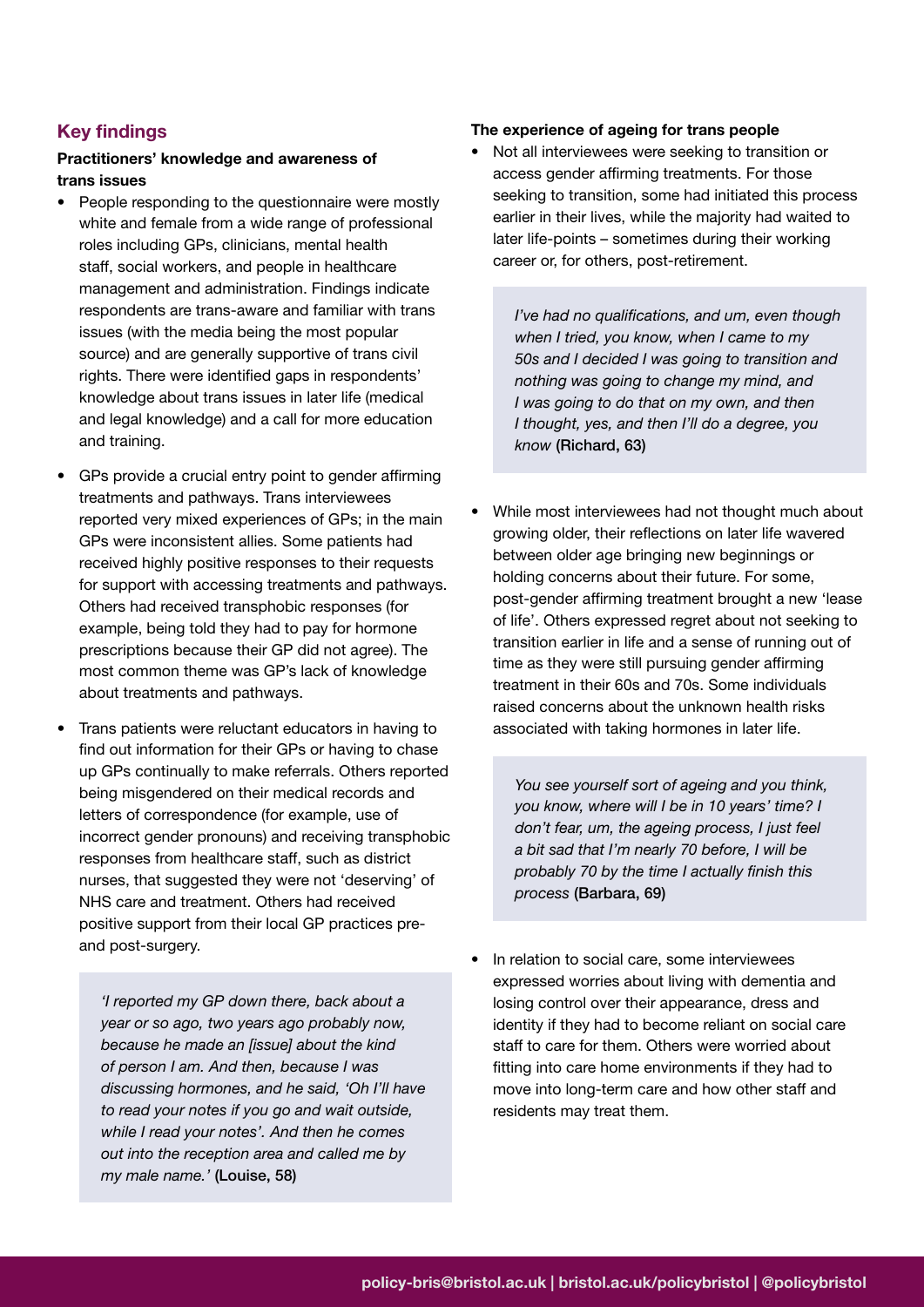#### **Social and family life**

- Within their social and familial circles, trans interviewees described the emotional labour of supporting their partners, spouses and other family members to adjust to their gender identity while seeking to manage the sharing of information about their trans status. Sometimes they had lost control of this information and were outed by family members to others as trans.
- In their family homes, local communities and the workplace some interviewees had experienced misgendering, deadnaming (for example, family members referring to them by the name and gender assigned to them at birth) and being outed to others (for example, by colleagues to other team members).

*'I still have huge problems with my family, on nonacceptance and misgendering me, and they will not use my new name, at all. Um, I am still working with them. ... So, I decided I'm not going to hide. I'm going to be out there, I'm going to be very visible.*' (Skogsra, 57)

#### **Trans people's journeys through the healthcare system**

The majority of interviewees described obstructed journeys through the healthcare system to access the gender identity clinic in London (where Welsh residents are currently referred to). They described the numerous hoops they had to jump through, lack of knowledge about trans needs at ground level and, once referred, the continual delays and cancellations they experienced in waiting for appointments. Individuals seeking gender affirming treatments relied heavily on the knowledge of trans peers (online and off-line) to know what questions to ask and how to navigate successfully through 'the system'. Interviewees noted variations in responses received across health boards with the onus falling on the individual to keep pushing against the system in order to move forward.



Members of the TrAC project team

- Once referred to the Gender Identity Clinic in London some individuals described 'superb care' and highquality treatment. The majority reported long waiting times and appointment cancellations as the norm. There were often lengthy delays in communication between clinic staff and GPs back home. The distance between interviewees' homes and the clinic was a significant expense for a lot of individuals and their significant others, such as partners.
- A small number of interviewees had sought private treatment or were considering it. They had the financial means to exercise this choice and not everyone had this choice.
- When accessing the clinic, interviewees described the power imbalances and pressures to present the 'right way' as sufficiently feminine or masculine (including sufficiently gendered names) to be able to progress through the system. There were expectations placed on them to meet gendered norms about presentation and dress to be able to further access treatments and surgery.